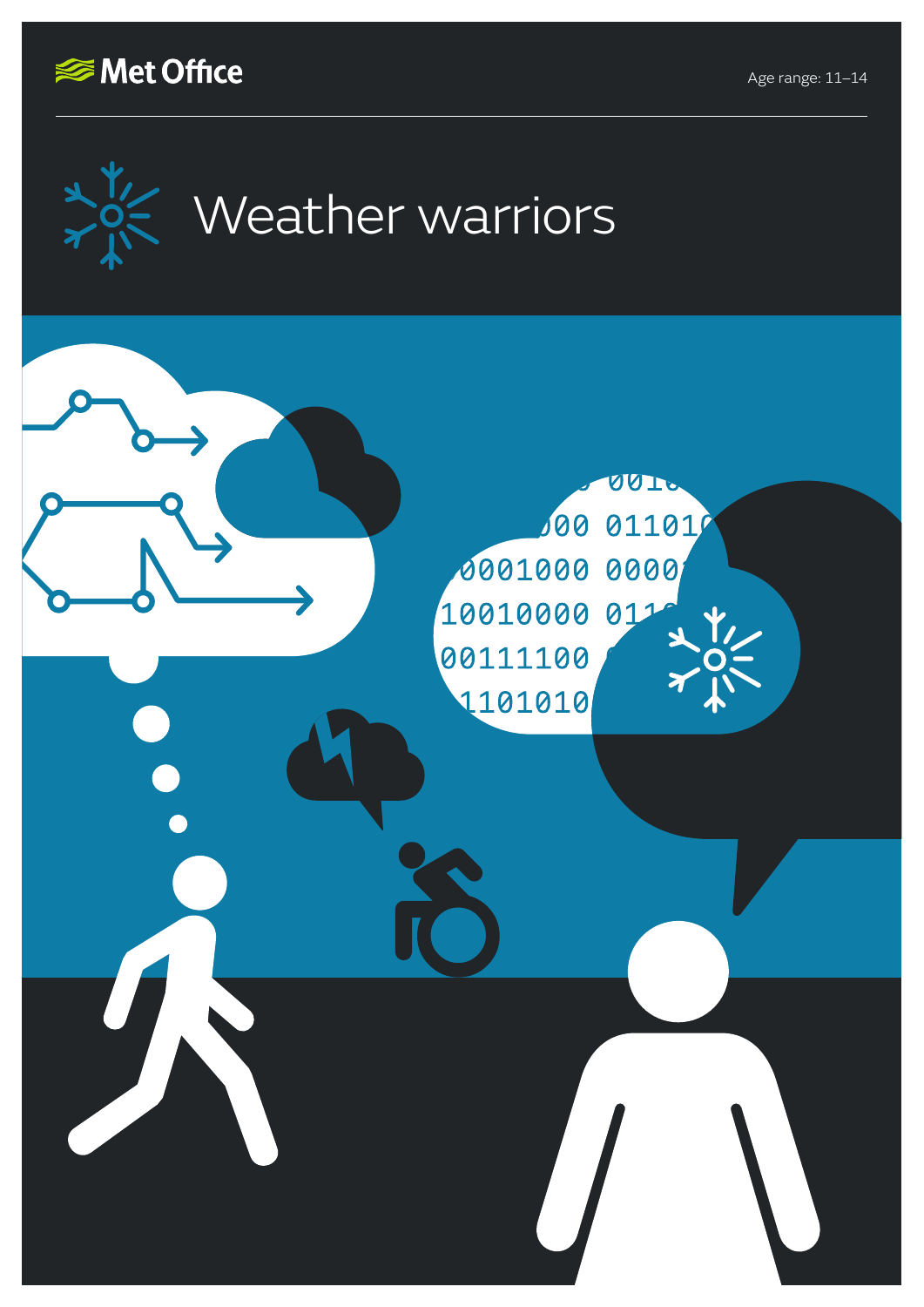# Introduction

#### **Overview**

This lesson brings together community, collaboration and social action by getting students to understand how weather and climate information can support and benefit their local area. It also includes examples of organisations which work to keep communities safe from the impacts of severe weather





#### **Time required**

60 minutes for all activities (or less if individual tasks are selected)



#### **Materials required**

- **•** Weather warriors slides
- **•** Weather warriors film
- **•** Action plan template (available on page 6)
- **•** Pens and paper
- **•** Access to the internet (for online research)

#### **Learning objectives**

This lesson will enable students to:

- **•** Reflect on how weather and climate change affect us personally and as a community
- **•** Develop risk assessment strategies and skills that will help keep themselves, and others safe
- **•** Gain an understanding of how mathematical skills are used and applied in the real world of weather and climate

### **Curriculum links**

- **• Mathematics and numeracy** understanding how a wide range of mathematical skills are deployed in the study of weather via graphs, percentages, averages
- **• Science/sciences and technology** evidence, evaluation, reporting and managing risk)
- **• PSHE and citizenship/PSE/health and Wellbeing/PDMU** – explaining choices, careers and the world of work, skills for life, contributing to improvements in the community
- **• Geography/social studies/the world around us**  understanding environments and the climate; and how human activity relies on the effective functioning of natural systems
- **• Computing/ICT** creative projects using multiple digital tools to achieve challenging goals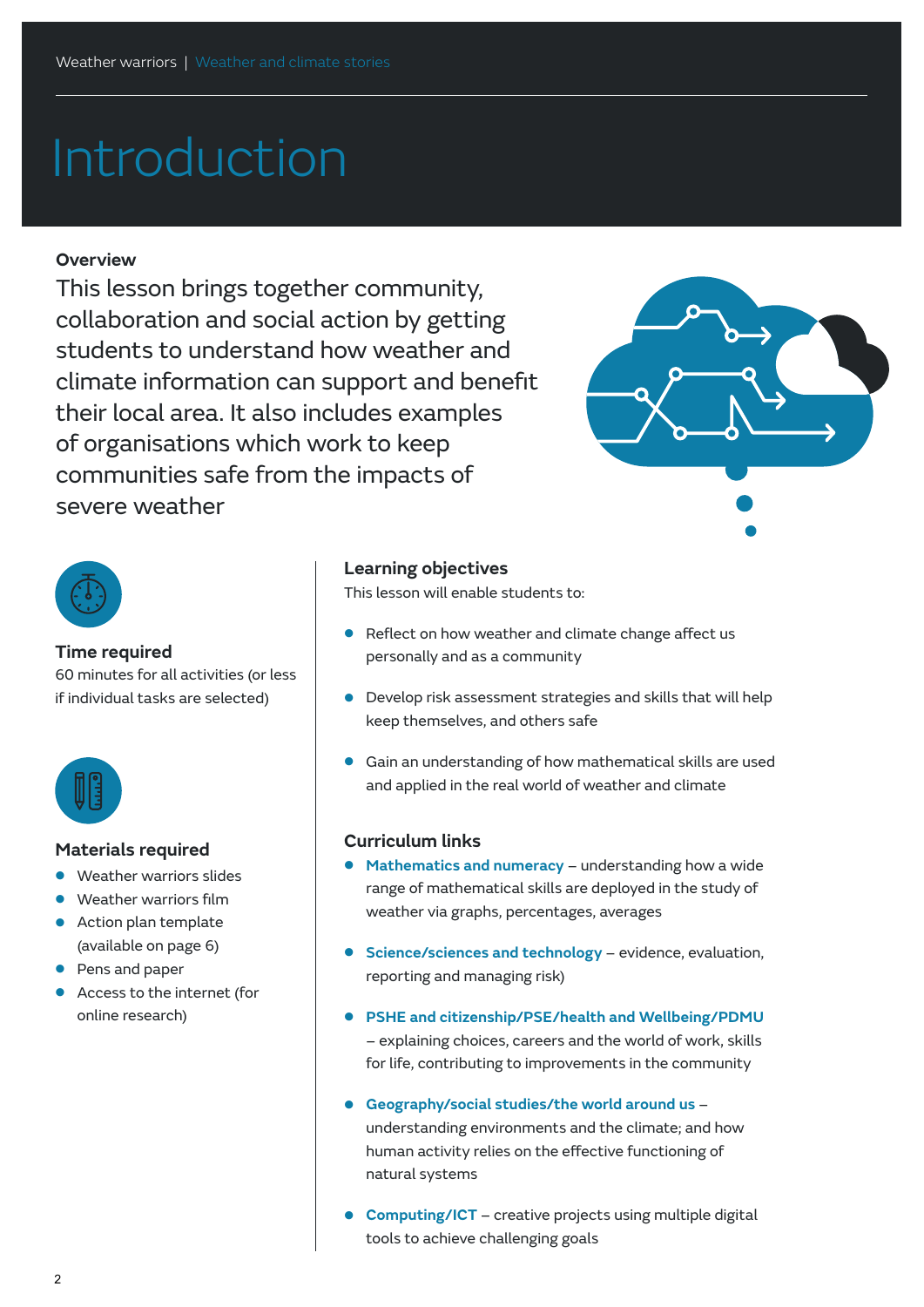# Activity steps





02

Use the supporting slides and weather warriors film to introduce the class to different types of severe weather events in the UK and their impact on local communities.

Tip: You may also want to use an example of a local severe weather event, perhaps something that the students may have seen on local news/heard about to add extra relevance.

Working with the person next to them, ask the class to write down the impacts these types of severe weather events might pose.

Split the class into small groups, give them a tablet or other mobile device and allocate each a type of severe weather from the slide.

Ask the groups to research and write a case study from a real-world past weather event which matches the severe weather type they have been allocated. E.g. If they have been allocated flood, students should create a case study of a real-world flood event.

Groups can use case study materials found [here](https://www.metoffice.gov.uk/weather/learn-about/past-uk-weather-events
) to identify a case study matching their severe weather type and begin their research. They will use this case study later to support an action plan for a similar event in the future.





Slides 3 – 4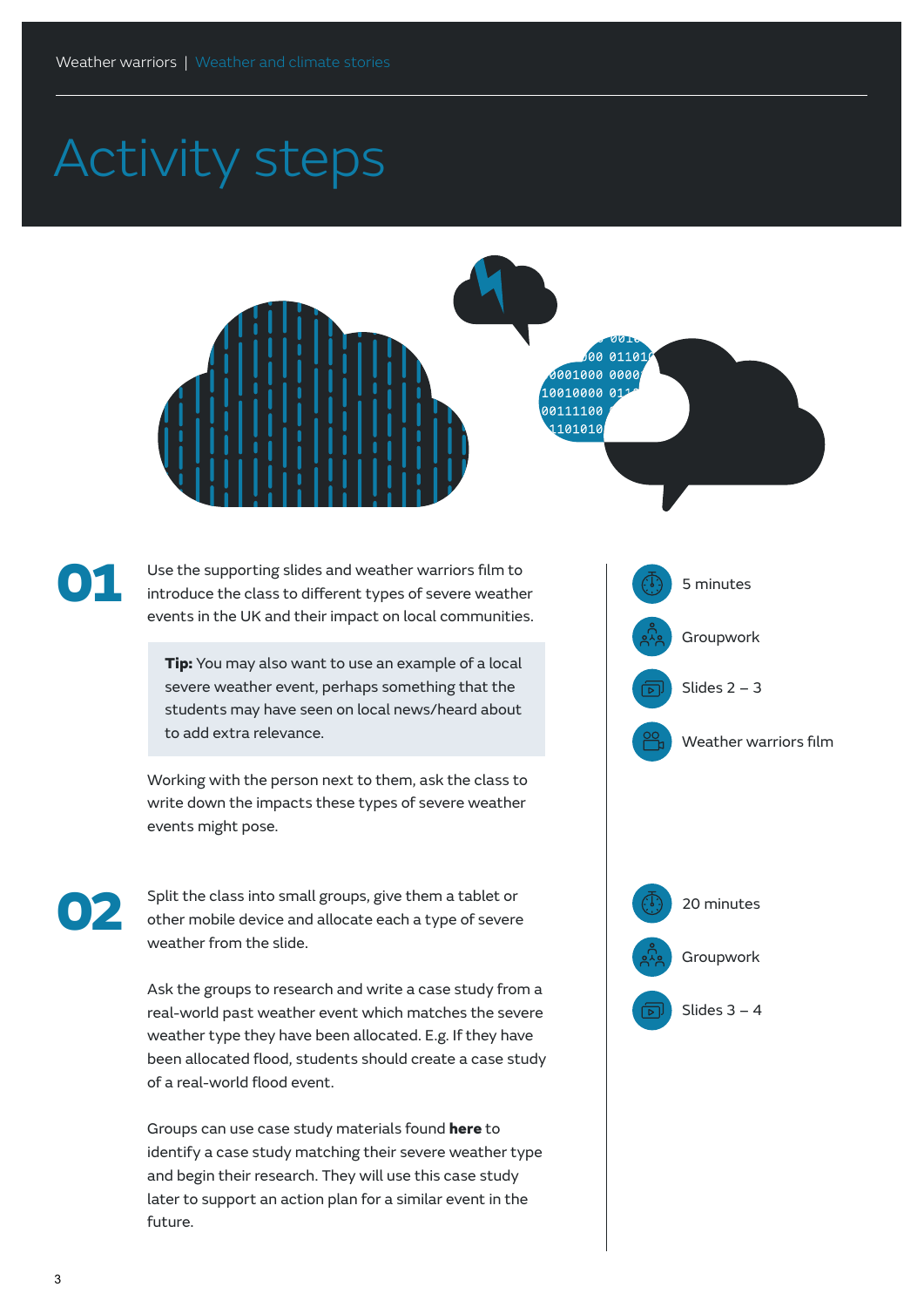## Activity steps

Use the following prompts to guide what the students' research should include:

- **•** Overview of the event and issues caused
- **•** How were individuals and communities impacted? Who was most at risk? Why?
- **•** Drawing on statistics found in their research, what were the impacts of the weather event?
- **•** Were there incidents involving injuries, illness, hospitalisation? Was there risk of disruption to energy infrastructure or transport?
- **•** Methods used to mitigate risk including weather information and warnings (and consequential behavioural change)
- **•** How did emergency services respond?
- **•** What causes events like this to occur and how likely is it to happen again in the future?
- **•** Conclusions on what was done well and what could have been improved in terms of how to prepare, manage and mitigate risks related to similar events in the future

Give each group an action plan template (found on page 6) and who can help profiles (found on page 7). Set the groups a challenge to create a plan for a local community that was affected by the event in their case study. This should help plan and prepare themselves and their communities for a similar event in the future. Give each group an action plan template (found on page 6)<br>and who can help profiles (found on page 7). Set the groups<br>a shall grants quarks a glas face last community that we can

> Explain that the main aim of this plan will be to identify some of the risks associated with a severe weather event, identify areas for improvement and help mitigate risks to the community in the future.

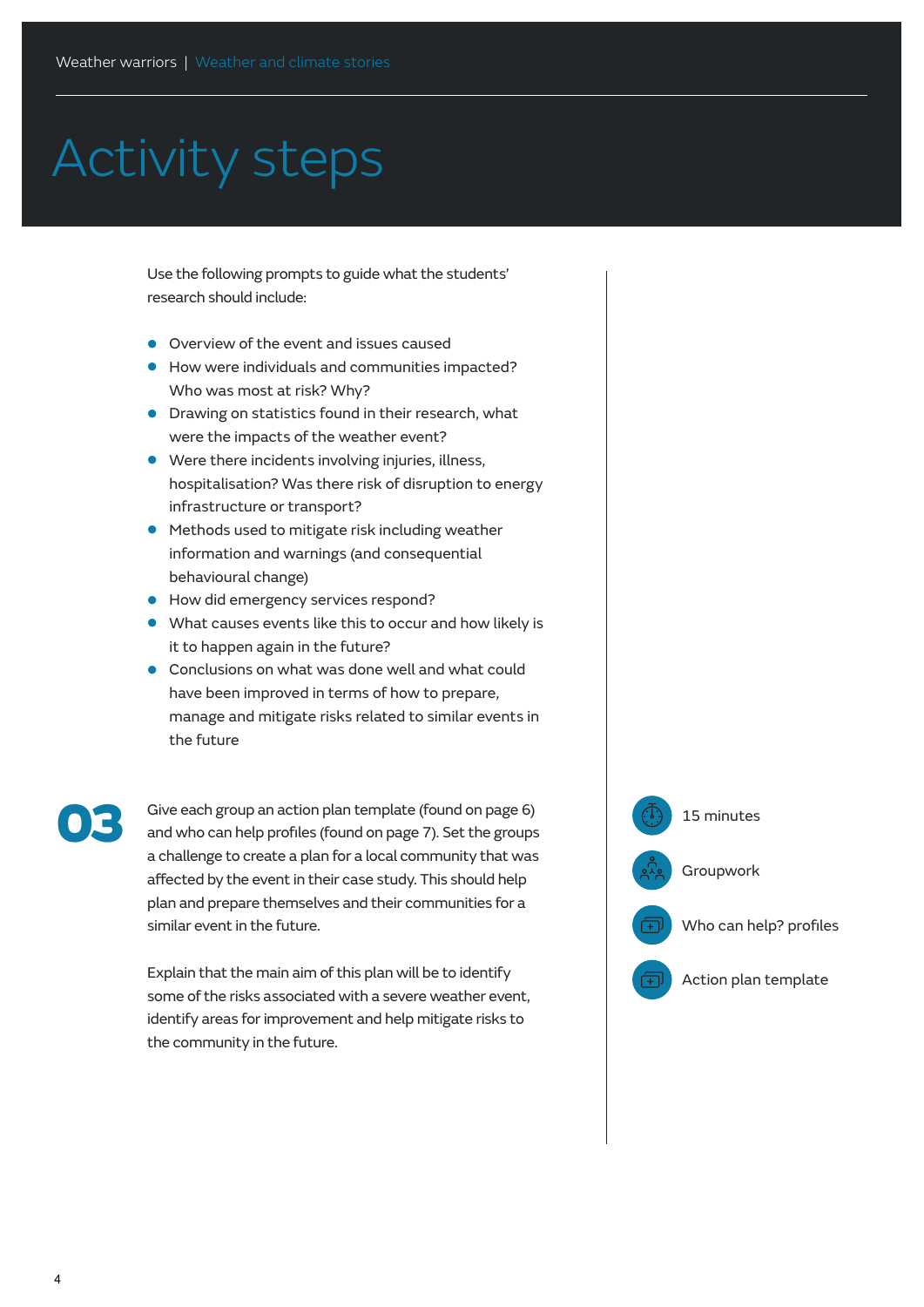## Activity steps

04

Invite each group to present their action plans – this can  $\left(\sqrt[3]{3}\right)$  15 minutes be done in a variety of formats including a slide show, written report or role play. To add a competitive element, ask teams to vote for their favourite presentations. The group(s) receiving the most votes can then present to their year group in an assembly or to members of the SLT.

**Tip:** Alternatively, if you have links with community representatives from local organisations, you may like to invite them to take part in the voting/judging and give the class a mini presentation to support their understanding and heighten their engagement. Asking community representatives from local organisations to come in and visit/present also provides the opportunity to ask about volunteering opportunities for the students in their local community to help foster their interest and extend their learning.



Close the lesson by asking the class to identify the key outcomes they have learnt during the activity by using the following prompt questions as a guide:

- **•** Why is weather information important for communities?
- **•** What is a risk assessment and why is it important?
- **•** Why are mathematical skills important for careers involving weather and climate?

As a final reflective task, ask each student to write down one pledge on how they will help their local community to address and prepare for severe weather events.

Groupwork



Individual task

5 minutes

The Met Office provides free education content to support young people aged 7-14 to be prepared for the effects of weather and climate change on them and their communities. Find out more at **www.metoffice.gov.uk/schools**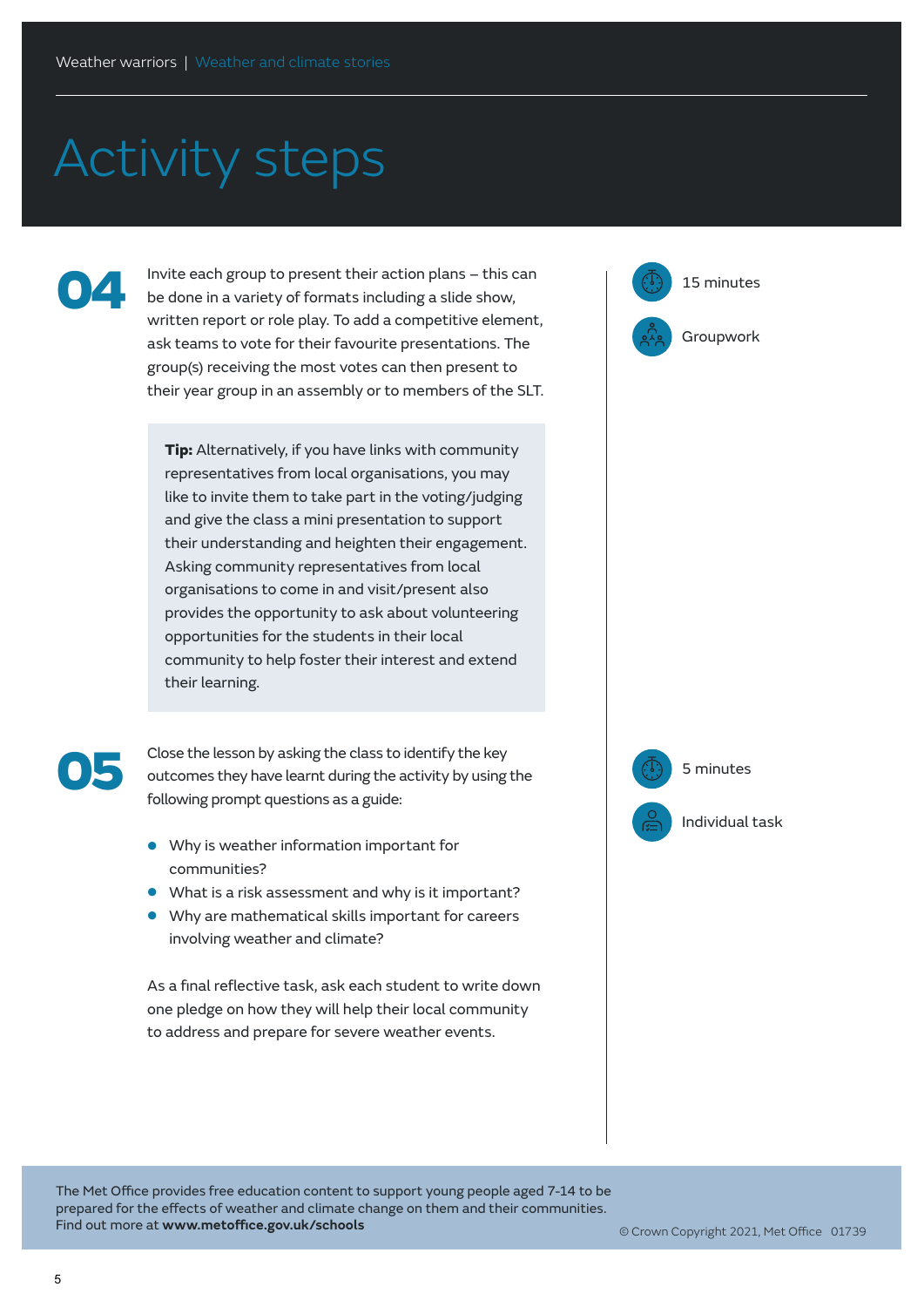## Action plan template

| Location your action plan is for:                                                                | Type of severe weather:                                                                                                      |
|--------------------------------------------------------------------------------------------------|------------------------------------------------------------------------------------------------------------------------------|
| Main risks of the severe weather:                                                                | Ideas for how to reduce the impact of the severe weather:                                                                    |
| Different people in the local community would be affected by<br>the severe weather, how and why: | Timeline which plots what action would need to be taken at<br>which times and the jobs involved in supporting the community: |